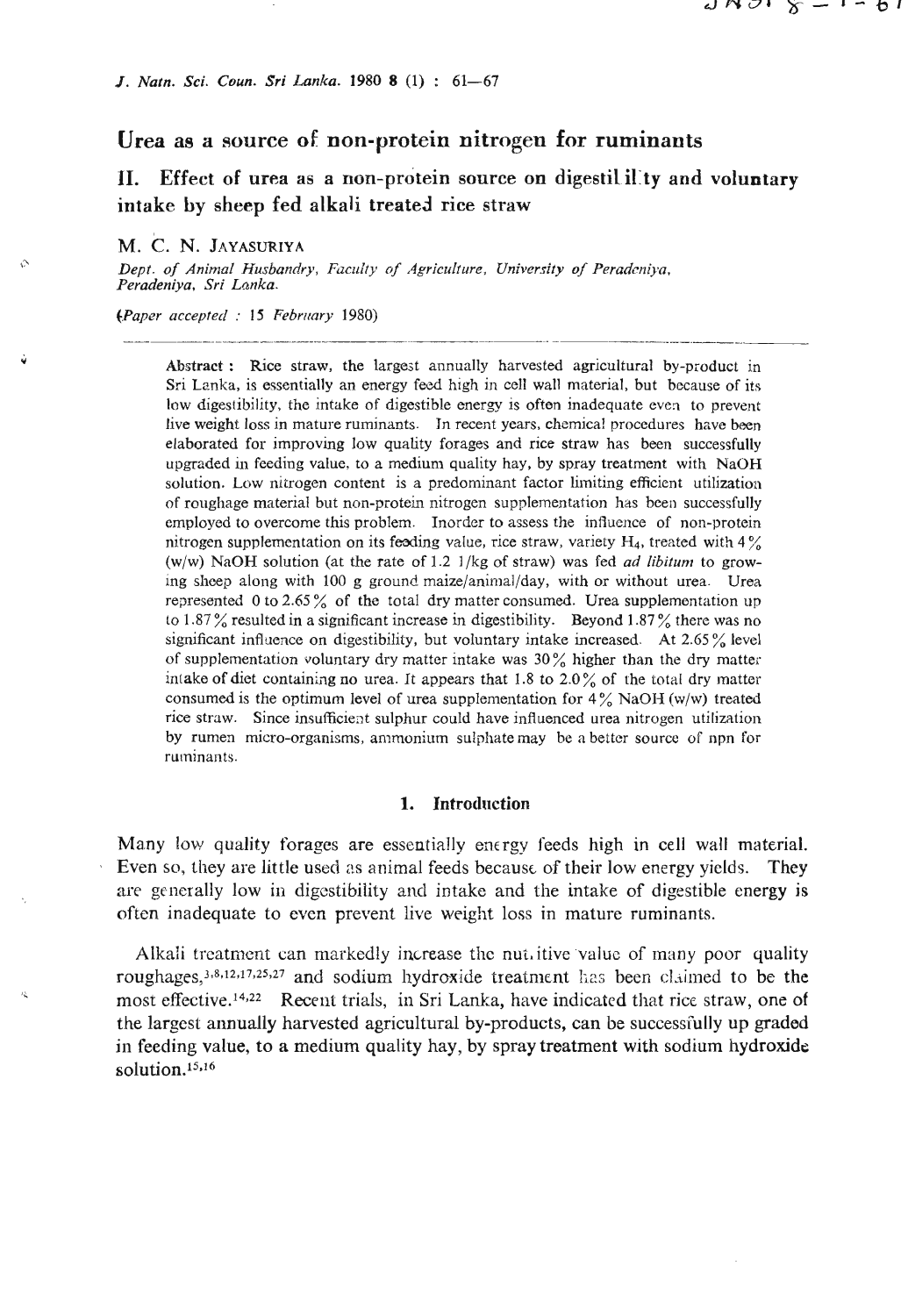ŕ,

 $\alpha$ 

**A** further factor limiting the efficient utilization of roughage material by ruminants 1s their low nitrogen content which is generally regarded **as** too low to sustain adequate activity of the cellulose and hemicellulose digesting microorganisms in the rumen. For efficient breakdown of lignocellulose in the rumen a nitrogen content of 1% in the DM of diets, the energy contents of which are less than **50%** digestible is considered essential. In more digestible lignocellulose based diets nitrogcn requirements **may**  increase up to  $1.5\%$  to  $2\%$  of the DM.<sup>23</sup>

The usefulness of non-protein nitrogen (npn) compounds in the nutrition of the ruminants has been well established.<sup>4,5,9,10,24</sup>. However, despite the voluminous research carried out,<sup>5</sup> practical progress in this field has been relatively small, partly because of the complexity of nitrogen metabolism in the rumen, and partly because of the lack of data on applied research in the field.

The objective of the work reported here was to determine the effect of npn supplernentation of **NaOH** treated rice straw on digestiblity and voluntary intake, using growing sheep and thereby quantify the optimum level of supplementation, for the preparation of practical rations. Urea was selected as the npn source as it is probably the commonest npn compound of choice as a protein replacer for ruminant feeding. The work was carried out at the Department of Animal Husbandry, Faculty of Agriculture, University of Peradeniya.

## **2. Experimental**

Rice straw, variety **H,,** chopped into **20** to 50 mm lengths was treated with 40 g **NaON**  dissolved in 1.2 litres of water **pcr** 1 kg of stiaw, according to the technique previously described.<sup>16</sup> Treated straw dried in an Unitherm oven at 98°C for 6 hours, was stored in bags until required for the feeding trial.

The experiment was designed as a complete randomized block experiment with seven treatments. All animals were offered *ad libitum* treated straw  $+ 100$  g ground maize with or without urea. The quantity of urea in theconcentrate (0, 5, 8, 10, **12,**  15 or **18** g urca/100 **g** concentrate, representing 0 to **2.65%** of total **DM** consumed) represented the seven treatments (Table **2).** Concentrate and treated straw **was**  offered sepeiately, twice daily, in equal amounts. Water and a standard mineral mixture were available *ad libitum* through out the feeding trial.

Growing Jaffna  $\times$  Bikaneri female sheep of average live weight 21.7 kg (range **20.5** to 25.5 kg) were used to measure the apparent digestibility of the treated straw rations. Three animals were used for each treatment. All animals were housed in individual digestion cages designed to enable the separate collection of faeces **and**  urine.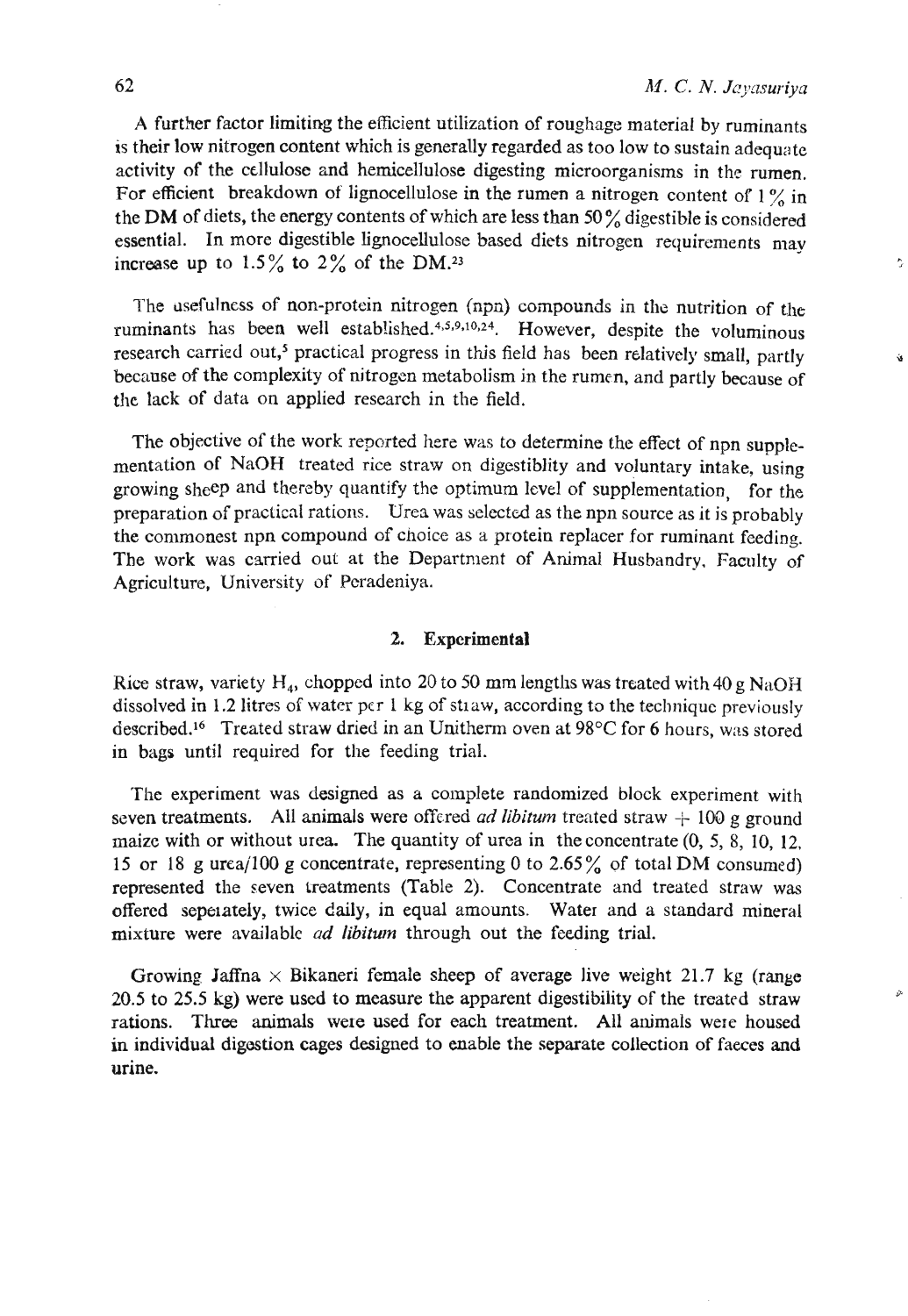*4* 

4

The feeding period was of **20** days duration, the first 12 days to allowing for adjustment to the ration with voluntary intake and digestibility measured over the last 8 days. Voluntary intake was measured by feeding daily, an amount of ration to insure an excess of at least  $10\%$  over previous days intake and determining actual intake by daily weighing of refused feed.

**Exercise 20** Daily faecal collection for each sheep during the collection period was weighed, sampled and frozen for later analysis. Urine was collected daily in plastic buckets containing **25** ml of 1N **HCl** ; the volume determined, a **2** % aliquot **was** refrigerated for later analysis.

> Proximate constituents,<sup>2</sup> acid detergent fibre (ADF), cellulose and silica<sup>13</sup> were determined for treated straw and the concentrate.

> **Tie** digestibility of straw organic matter was calculated by assuming **the** organic matter digestibility of concentrate to be 85%.

## **3. Results**

The average chemical composition of treated straw and ground maize used in the feeding trial is shown in Table 1. The composition, energy value and crude protein content of the experimental diets are shown in Table 2. The consumption of treated straw and increasing levels of urea had no ill effects on the health of animals.

Addition of urea up to  $1.87\%$  of the total DM consumed, (0 to 10 g urea/100 g concentrate) significantly  $(P < 0.01)$  increased both dry and organic matter digestibility of **NaOH** treated straw diets. Beyond this level however, there was no further increase in digestibility (Table 3).

**Dry** matter intake remained constant up to **1.87** % level of urea supplementation. Above this however, an increase in the level of supplementation increased the DM intake markedly. At 2.65 % level of supplementation, voluntary DM intake **was 30%**  higher than the diet containing no urea. This also resulted **in** an increase in digestible energy intake (Table 3).

All urea fed animals showed a positive nitrogen balance compared to the control treatment without any urea. Urea had no influence on voluntary intake of water and output of urine.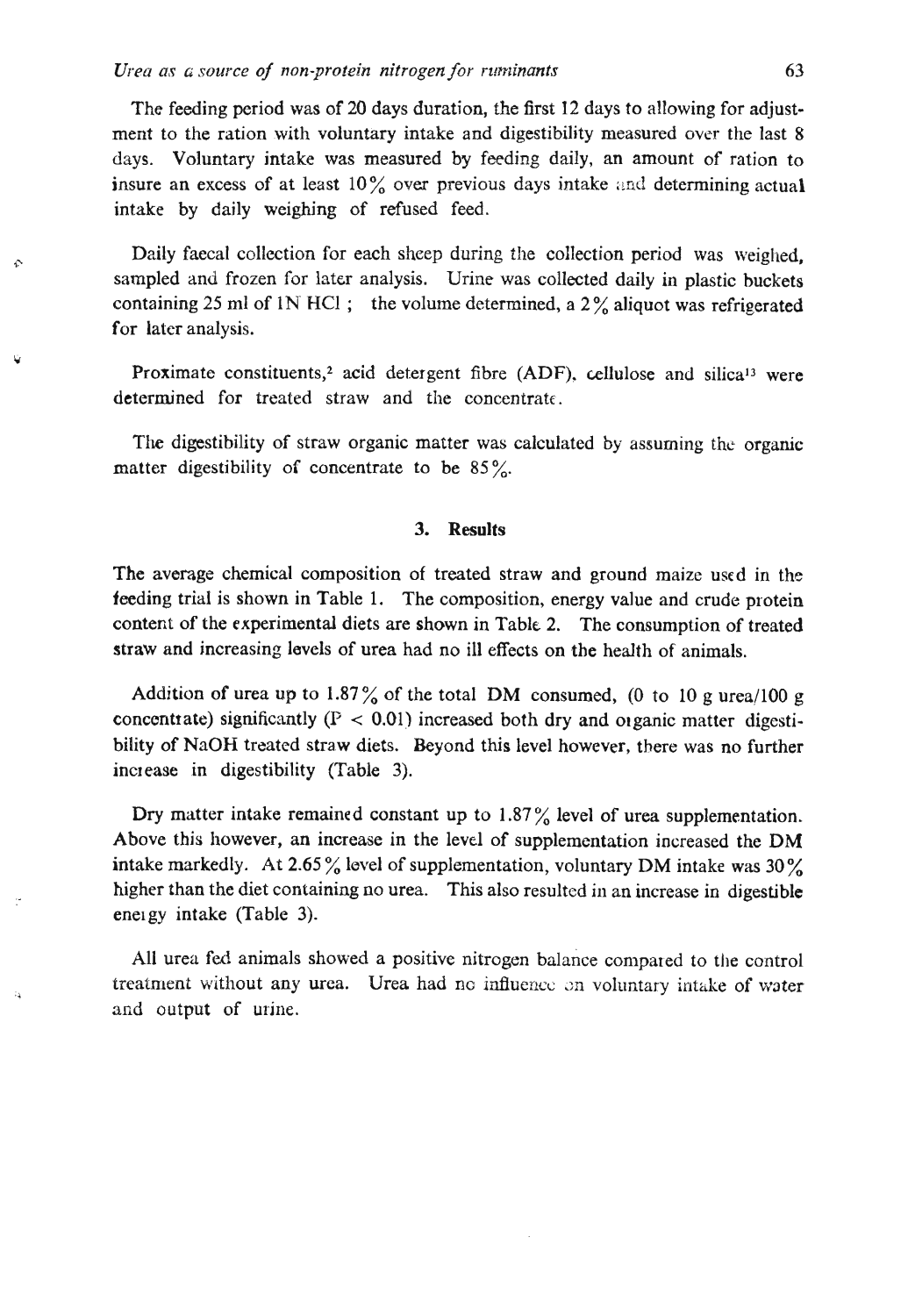|                                                                                                         | Treated straw                                                                                        | Concentrate |
|---------------------------------------------------------------------------------------------------------|------------------------------------------------------------------------------------------------------|-------------|
| Component                                                                                               | species with the characters in property that the battle coupled account the<br>$g/100$ g dry matter* |             |
| Ash                                                                                                     | 16.5                                                                                                 | 1.3         |
| Crude protein                                                                                           | 4.2                                                                                                  | 8.4         |
| Crude fibre                                                                                             | 30.8                                                                                                 | 2.2         |
| Acid detergent fibre (ADF)                                                                              | 56.3                                                                                                 | 5.1         |
| Cellulose                                                                                               | 38.9                                                                                                 | 4.2         |
| <b>Silica</b>                                                                                           | 9.9                                                                                                  | ----        |
| 1.5.5% Police III advantage communication over the contract community procedures and contract community |                                                                                                      |             |

TABLE 1. The average chemical composition of concentrate and treated straw used in the feeding trial

\*dry matter content  $-$  straw  $-$  96.6

dry matter content  $-$  concentrate  $-$  93.4

TABLE 2. Composition and energy value of rations used in the feeding trial.

| Ration number                                                             | 1        | $\mathbf{2}$ | $\sim$ 3. | $\boldsymbol{A}$ | -5.   | 6     | 7     |
|---------------------------------------------------------------------------|----------|--------------|-----------|------------------|-------|-------|-------|
| Amount of NaOH $(g/kg \text{ straw})$                                     | 40.0     | 40.0         | 40.0      | 40.0             | 40.0  | 40.0  | 40.0  |
| Volume of water $(1/kg \text{ straw})$                                    | 1.2      | 1.2          | 1.2       | 1.2              | 1.2   | 1.2   | 1.2   |
| Amount of concentrate fed with<br>straw $(g/\text{animal}/day)$           | 100      | 100          | 100       | 100              | 100   | 100   | 100   |
| Quantity of urea added to<br>concentrate $(g/100g$ concentrate)           | 0        | 5.0          | 8.0       | 10.0             | 12.0  | 15.0  | 18.0  |
| Crude protein content of ration<br>$(g/100 g$ DM consumed)                | 5.04     | 7.76         | 8.16      | 10.42            | 10.78 | 10.81 | 12.56 |
| Intake of urea $(\frac{9}{6})$ (intake as a<br>$\%$ of total DM consumed) | $\Omega$ | 0.94         | 1.33      | 1.87             | 2.02  | 2.18  | 2.65  |
| Estimated ME content of ration<br>$(MJ/kg$ DM)                            | 6.18     | 7.56         | 7.46      | 8.60             | 8.43  | 8.22  | 8.48  |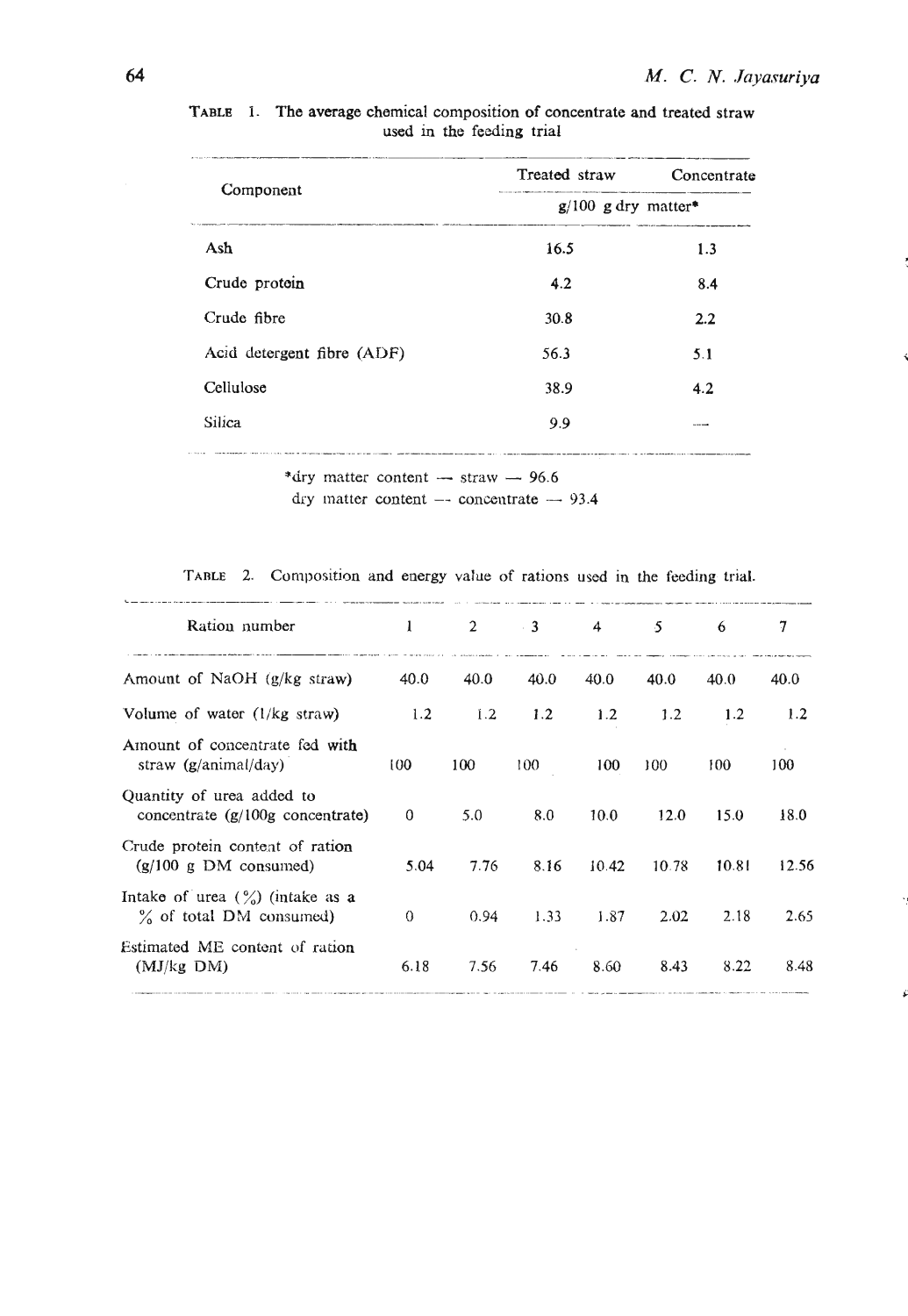| $\ddot{\phantom{0}}$ |
|----------------------|
|                      |
|                      |
| <b>The monthly</b>   |
| and                  |
| $\frac{1}{2}$        |
| i                    |
| į<br>J               |

 $\hat{\zeta}^{\zeta}$ 

Ŷ

 $\hat{\mathbf{g}}$ 

| Ration number                                                 |       | $\mathbf{\hat{c}}$ |                                            | 4     |       | $\circ$ |       |           | S.E. of difference<br>between means |
|---------------------------------------------------------------|-------|--------------------|--------------------------------------------|-------|-------|---------|-------|-----------|-------------------------------------|
| Urea (%) (intake as a % of total DM<br>Intake                 |       |                    |                                            |       |       |         |       |           |                                     |
| consumed)                                                     | ¢     | 0.94               | 1.33                                       | 1.87  | 2.02  | 2.18    | 2.65  |           | I                                   |
| Digestible energy (MJ/day)                                    | 4.16  | 4.96               | 5.52                                       | 5.67  | 6.18  | 6.99    | 7.10  |           | I                                   |
| Straw-ad libitum (g/DM/kg W 0.75/day)                         | 44.8  | 43.6               | 41.3                                       | 43.9  | 49.98 | 54.0    | 58.1  | $\pm$     | 2.72                                |
| Water (Voluntary intake 1/day)                                | 1.386 | 1.563              | 1.823                                      | 1.832 | 1.492 | 1.897   | 2.261 | $+1$      | 0.316                               |
| Digestibility of dietary constituents (%)<br>Dry matter (DMD) | 41.1  | 51.1               | 51.2                                       | 58.4  | 57.3  | 57.2    | 59.0  | $\ddot{}$ | 2.56                                |
| Organic matter (OMD)                                          | 46.7  | 56.9               | 56.5                                       | 64.9  | 63.8  | 62.4    | 64.3  | $+1$      | 1.98                                |
| Digestible organic matter in dry<br>matter (DOMD)             | 40.2  | 49.1               | 48.5                                       | 55.9  | 54.8  | 53.4    | 55.1  | $+$       | 2.48                                |
| Derived digestibility of straw organic<br>matter              | 37.4  | 49.9               | 50.2                                       | 59.9  | 59.1  | 58.1    | 60.5  | $+$       | 3.53                                |
| Urine (1/day)<br>Output                                       | 0.911 |                    | $0.762$ $0.926$ 1.033 0.739 1.219          |       |       |         | 1.434 | $+1$      | 0.133                               |
| N balance (g/day)                                             |       |                    | $-3.71$ + 1.56 + 2.18 + 4.40 + 6.60 + 5.35 |       |       |         |       |           | İ                                   |

# Urea as a source of non-protein nitrogen for ruminants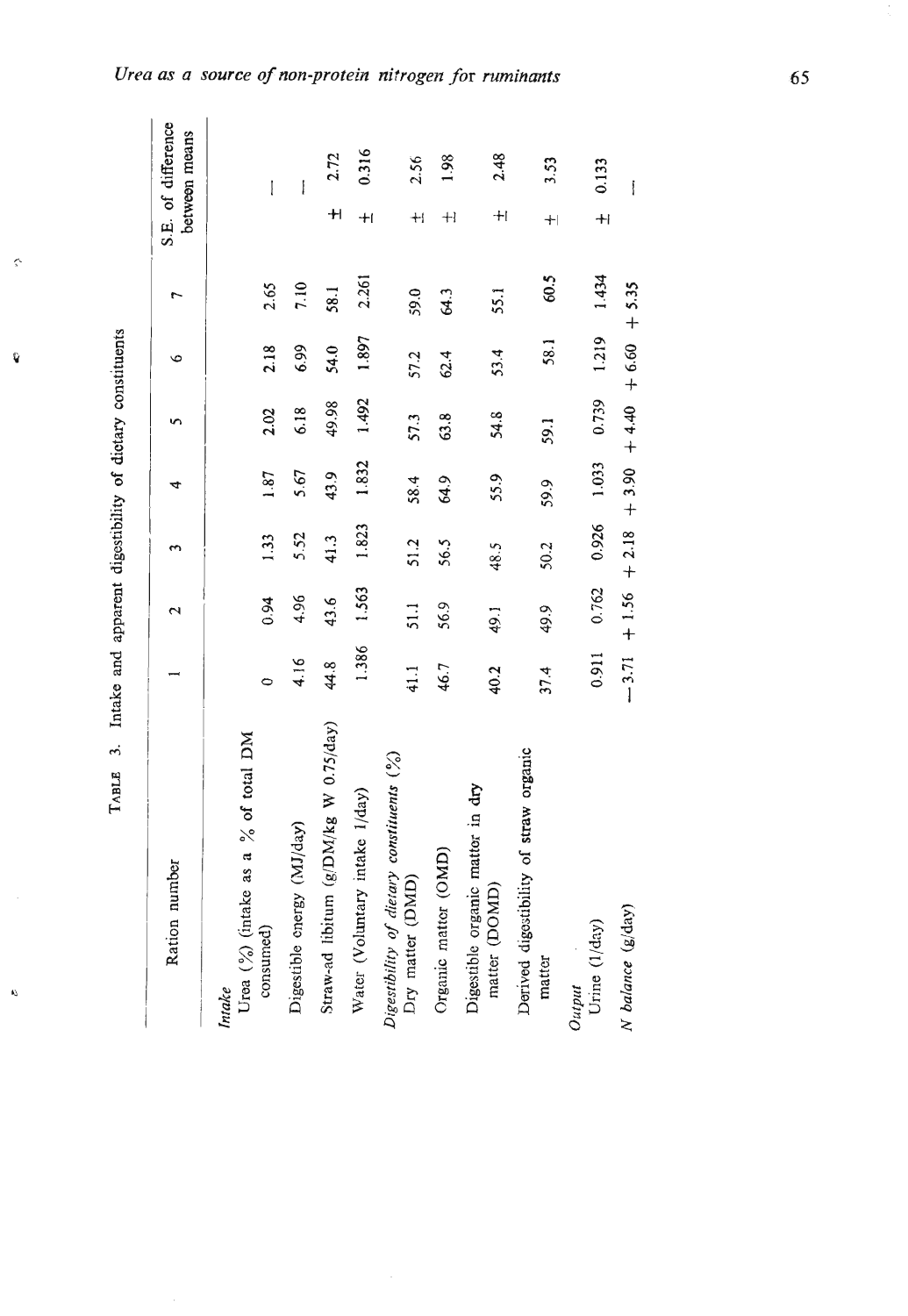#### $\mathbf{4}$ **Discussion**

Addition of urea (0 to 2.65% of total DM consumed) increased the crude protein equivalent of the straw diets from 5.0 to 12.5%, but this increase was not proportionate to the increase in the urea content of the ration. This was due to the comparatively higher intake of straw DM at the upper levels of urea supplementation.

The results of the present experiment are in general agreement with work reported elsewhere on both treated and untreated cereal straw rations supplemented with urea. With untreated straw, there had been many instances where the addition of urea resulted in increases in digestibility and voluntary intake of poor quality roughages.<sup>1,11,19</sup> There were other instances, however, where urea supplementation had no influence on the utilization of low quality 10ughages.<sup>6,18,20,21</sup> Similar results have been obtained with alkali treated roughages as well. Bramen and Abe<sup>7</sup> found no improvement in digestibility of NaOH treated  $(4\%$  NaOH, w/w) wheat straw when it was supplemented with 1.0 or 2.0% urea. Donefer *et al*<sup>12</sup> observed no significant effect on digestibility, but voluntary intake increased three fold when 2.5% urea was added to oat straw treated with  $8\frac{6}{9}$  (w/w) NaOH solution. They explained this observation on the basis that nitrogen was a limiting factor and that adequate supply of nitrogen by way of urea resulted in an increase in the rate of microbial digestion and thus voluntary consumption of forage by the animal. The work of Rexen et al26 also supports the view that urea supplementation need not necessarily increase the utilization of treated straw diets.

As pointed out by Balch.<sup>4</sup> in spite of more than half a century of experimentation with npn compounds, there is still much doubt about the response to npn supplementation of diets of cattle and sheep. As he rightly pointed out, extra nitrogen in the form of urea or any other npn compound, cannot be expected to give responses. if energy becomes a limiting factor.

The results of the present experiment shows that even with alkali treated straws, energy can become a limiting factor for urea utilization. Alkali treatment increases the digestible energy content of the treated material and thereby its ME content. This will encourage the utilization of npn by rumen micro-organisms. But beyond a certain level any further addition of npn will not give higher responses as energy becomes a limiting factor. It is thus evident that with  $4\%$  NaOH treated rice straw, the optimum utilization of urea occurs at 1.87% level of supplementation at which stage the metabolizable energy availability of treated material is 8.60 MJ/kg DM.

The higher intake achieved beyond 1.87% level or urea supplementation could have been due to an increased rate of passage of digesta through the digestive tract. The increase in intake was not associated with an increase in digestibility but it influenced the digestible energy intake.

Sulphur could have been a limiting mineral element in npn utilization by rumen micro-organisms as no additional sulphur was given with the diet in the reported work. In this respect ammonium sulphate could be a better source of npn for ruminants but its role as a non source has to be first ascertained before it could be used in practical rations. Thus, more research is required before any conclusions could be drawn on the optimum level of npn supplementation for alkali treated rice straw.